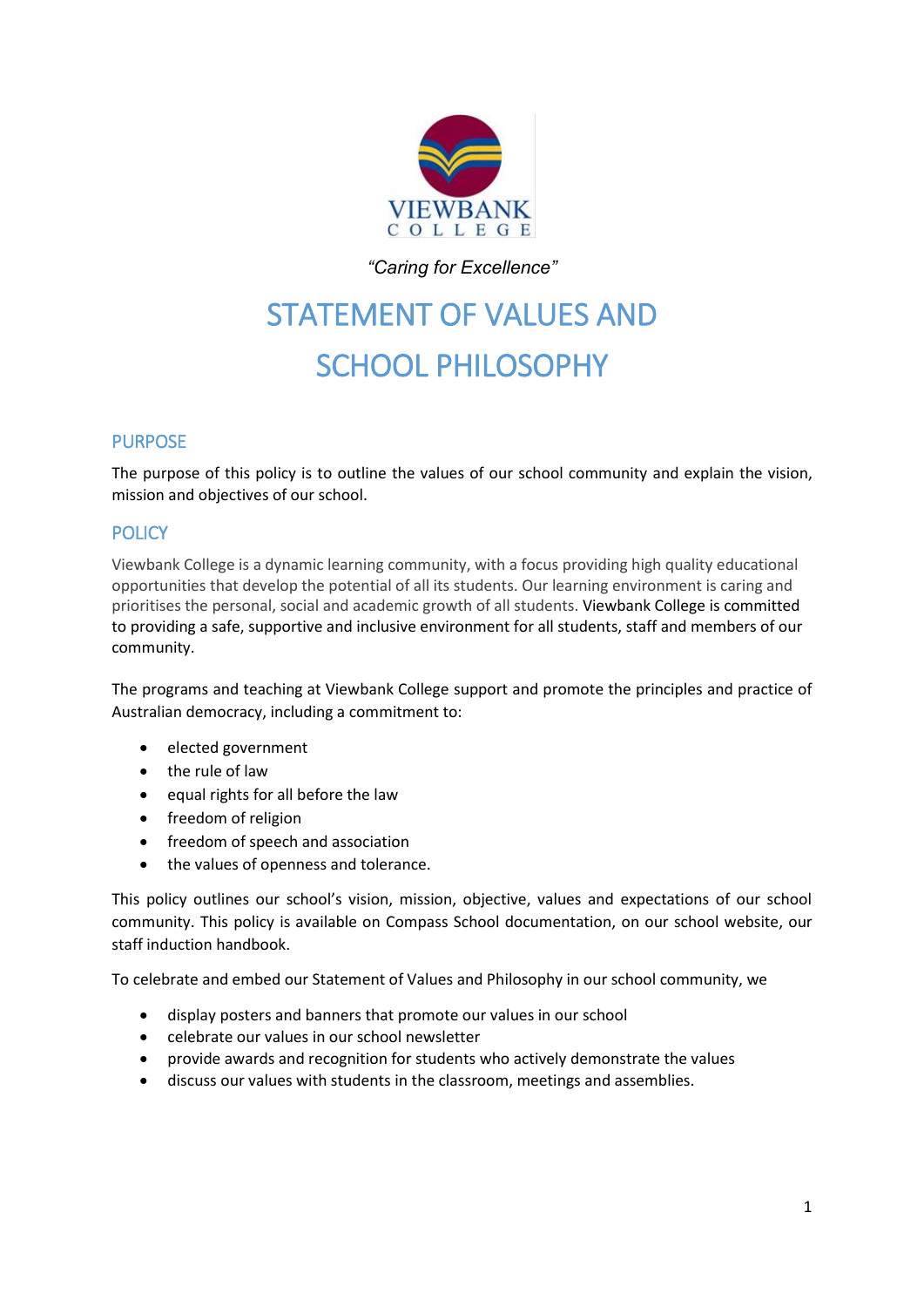## VISION

The College motto "Caring for Excellence", encapsulates our vision to support the development of learners who strive for personal best in their personal, social and academic growth.

We build active partnerships between staff, students and parents. We value a sense of individual worth, agency and achievement, building curious, adaptable, resilient and ethical members of the community.

### **MISSION**

Viewbank College's mission is to develop future-focussed students who have an active awareness of the political, social, economic and environmental global landscape. Our programs and curriculum teach students to think critically and to engage as young citizens in their communities.

## VALUES

Viewbank College is a lead school in promoting Respectful Relationships.

At the heart of our community, our College Pledge underpins the way we relate to each other on a daily basis.

At Viewbank College, we are committed to building **respectful relationships every day**. We pledge to continue to build a respectful environment that is **inclusive**, **positive**, **safe** and **caring**, promotes **empowerment** and strives for **equity**. We will honour the diversity within our community and embrace every background, experience, gender, sexuality, ability, age, culture and religion.

# BEHAVIOURAL EXPECTATIONS

Viewbank College acknowledges that the behaviour of staff, parents, carers and students has an impact on our school community and culture. We acknowledge a shared responsibility to create a positive learning environment for the children and young people at our school.

As principals and school leaders, we will:

- model positive behaviour and effective leadership
- communicate politely and respectfully with all members of the school community
- work collaboratively to create a school environment where respectful and safe behaviour is expected of everyone
- behave in a manner consistent with the standards of our profession and meet core responsibilities to provide safe and inclusive environments
- plan, implement and review our work to ensure the care, safety, security and general wellbeing of all students at school
- identify and support students who are or may be at risk
- do our best to ensure every child achieves their personal and learning potential
- work with parents to understand their child's needs and, where necessary, adapt the learning environment accordingly
- respond appropriately when safe and inclusive behaviour is not demonstrated and implement appropriate interventions and sanctions when required
- inform parents of the school's communication and complaints procedures
- ask any person who is acting in an offensive, intimidating or otherwise inappropriate way to leave the school grounds.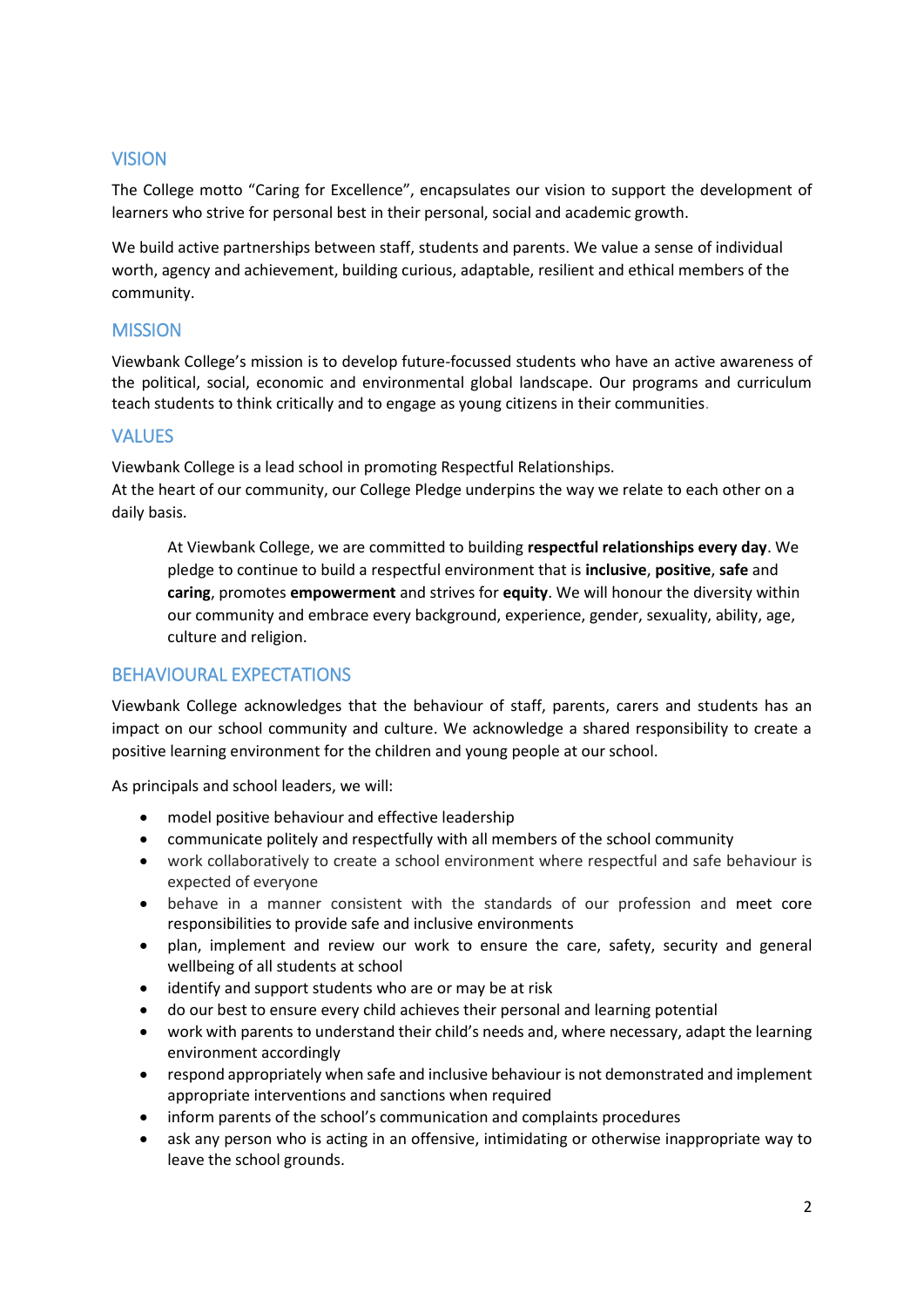As teachers and non-teaching school staff, we will:

- model positive behaviour to students consistent with the standards of our profession
- communicate politely and respectfully with all members of the school community
- proactively engage with parents about student outcomes
- work with parents to understand the needs of each student and, where necessary, adapt the learning environment accordingly
- work collaboratively with parents to improve learning and wellbeing outcomes for students with additional needs
- communicate with the principal and school leaders in the event we anticipate or face any tension or challenging behaviours from parents
- treat all members of the school community with respect.

#### As parents and carers, we will:

- model positive behaviour to our child
- communicate politely and respectfully with all members of the school community
- ensure our child attends school on time, every day the school is open for instruction
- take an interest in our child's school and learning
- work with the school to achieve the best outcomes for our child
- communicate constructively with the school and use expected processes and protocols when raising concerns
- support school staff to maintain a safe learning environment for all students
- follow the school's processes for communication with staff and making complaints
- treat all school leaders, staff, students, and other members of the school community with respect.

#### As students, we will:

- model positive behaviour to other students
- communicate politely and respectfully with all members of the school community.
- comply with and model school values
- behave in a safe and responsible manner
- respect ourselves, other members of the school community and the school environment.
- actively participate in school
- not disrupt the learning of others and make the most of our educational opportunities.

As community members, we will:

- model positive behaviour to the school community
- treat other members of the school community with respect
- support school staff to maintain a safe and inclusive learning environment for all students
- utilise the school's processes for communication with staff and submitting complaints.

#### UNREASONABLE BEHAVIOURS

Schools are not public places, and the Principal hasthe right to permit or deny entry to school grounds (for more information, see our *Visitors Policy*).

Unreasonable behaviour that is demonstrated by school staff, parents, carers, students or members of our school community will not be tolerated at school, or during school activities.